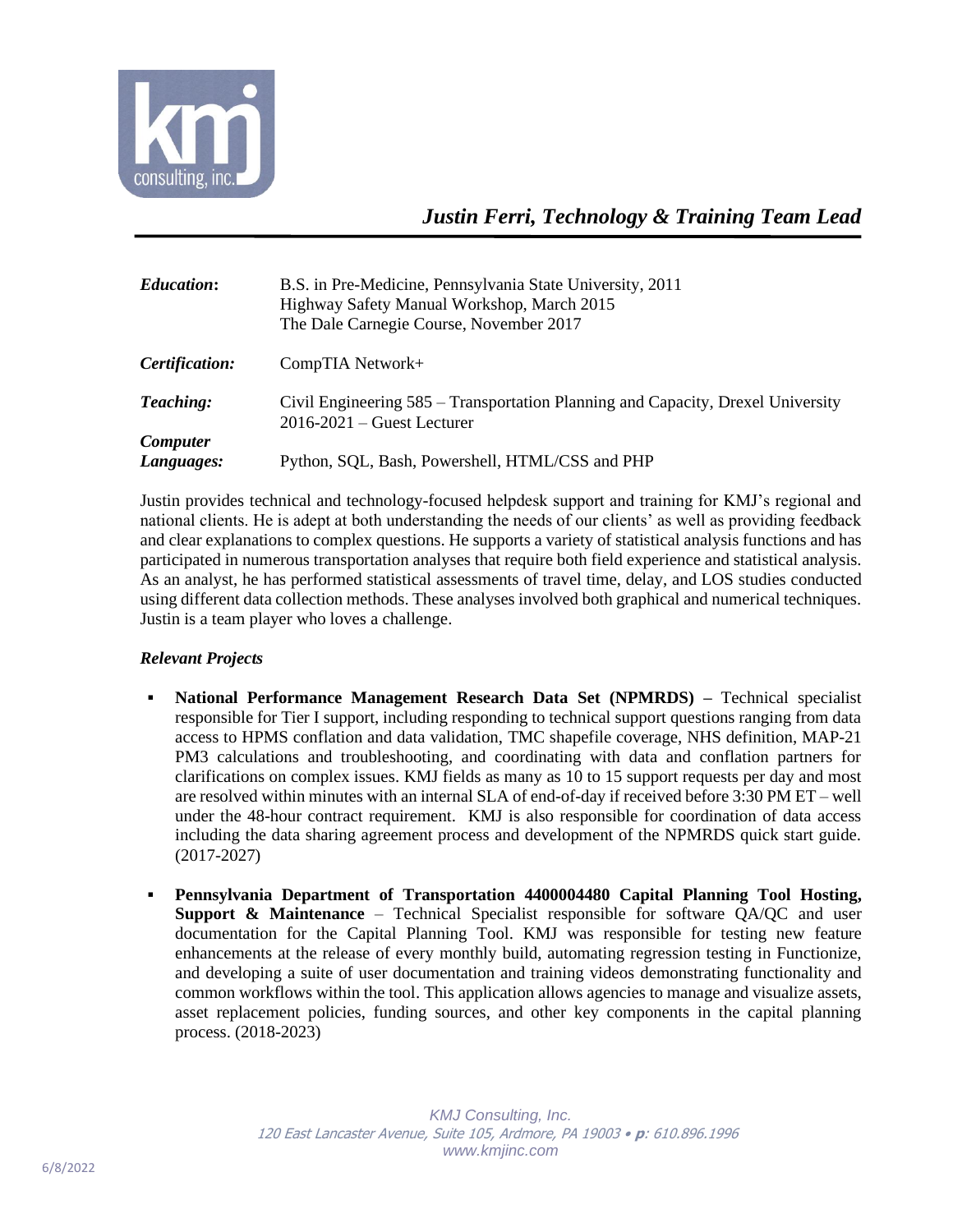- **NYMTC Transportation Information Gateway** Technical Specialist responsible for developing the feedback suite for stakeholder use. Justin developed the method for mining rich metadata from user feedback for distribution to both the developers and the steering. He also developed training materials and conducted a total of **three training sessions** for agency users as well as **advanced training** for system administrators. The New York Metropolitan Transportation Council (NYMTC) is a member agency-guided MPO that serves as a planning forum for NYC, Long Island, and the Lower Hudson Valley. To help address transportation-related needs and forecasting future conditions, NYMTC is implementing a specialized web-based transportation application (the Transportation Information Gateway) to function as a data warehouse, so member agencies can contribute databases to be viewed internally or by the public. Acting as a liaison between the NYMTC stakeholders and the Cambridge Systematics development team, KMJ fosters constructive dialogue to meet project requirements and address test-user feedback. As an integral part of the iterative "agile" software development process, KMJ created an intuitive, self-contained user feedback suite which contains detailed instructions pertinent to the current iteration, lists of known issues and project requirements, and a feedback input form. KMJ has also developed a method for extracting rich metadata from user feedback for distribution to both the developers and the steering committee to better understand avenues for future project development. (2014-2017)
- **Pennsylvania Department of Transportation E04435 District 5-0 US Route 22 Resurfacing –** Responsible for developing Transportation Management Plans (TMPs) for two sections of US Route 22 in Lehigh and Northampton Counties. The TMP includes PennDOT and contractor roles and responsibilities, US Route 22 traffic conditions, a Traffic Operations Plan (TOP), Public Information Plan (PIP), and TMP performance assessment strategies, as well as a Work Zone Impact Analysis (WZIA) and Incident Management Plan (IMP). KMJ is coordinating with the project team and PennDOT District 5-0 to get approval on the TMP for each section. (2019-2022)
- **Pennsylvania Department of Transportation NextGen Advanced Traffic Management System** – Technical specialist responsible for conducting training sessions and developing training materials. **KMJ utilized rich experience in bespoke software development projects to construct a rich user training platform.** As an integral part of the iterative agile software development process, KMJ helped create, refine, and conduct Feature and User Acceptance testing. As the project reached maturity, KMJ developed user training materials and conducted a training session for agency users and administrators. Future training sessions are scheduled throughout the state as additional districts begin using the Signals Module in OpenTMS. (2019)
- **Martin Luther King, Jr. Drive Bridge Rehabilitation** Technical specialist responsible for developing a secure project website as part of the virtual public involvement to accommodate project exhibits and a comment form and an informative project video which was recorded to introduce website visitors to the project. Stakeholder engagement is key to a successful transformation as envisioned for this area. KMJ was responsible for all aspects of Stakeholder and Public Engagement program throughout this design project. (2020-2021)
- **Pennsylvania Turnpike Commission – Transportation Operations and ITS, Smart Work Zones –** Technical Lead responsible for researching smart work zone technology and compiling a best practices memo detailing the current state of the practice. The Pennsylvania Turnpike Commission (PTC) is working to create a Smart Work Zone Concept of Operations to detect, display and disseminate traffic impacts associated with roadway construction efforts. KMJ worked with the team to provide comprehensive research to identify best practices for the PTC's Smart Work Zone Systems. The best practices memo was comprised of a literature review, which researched federal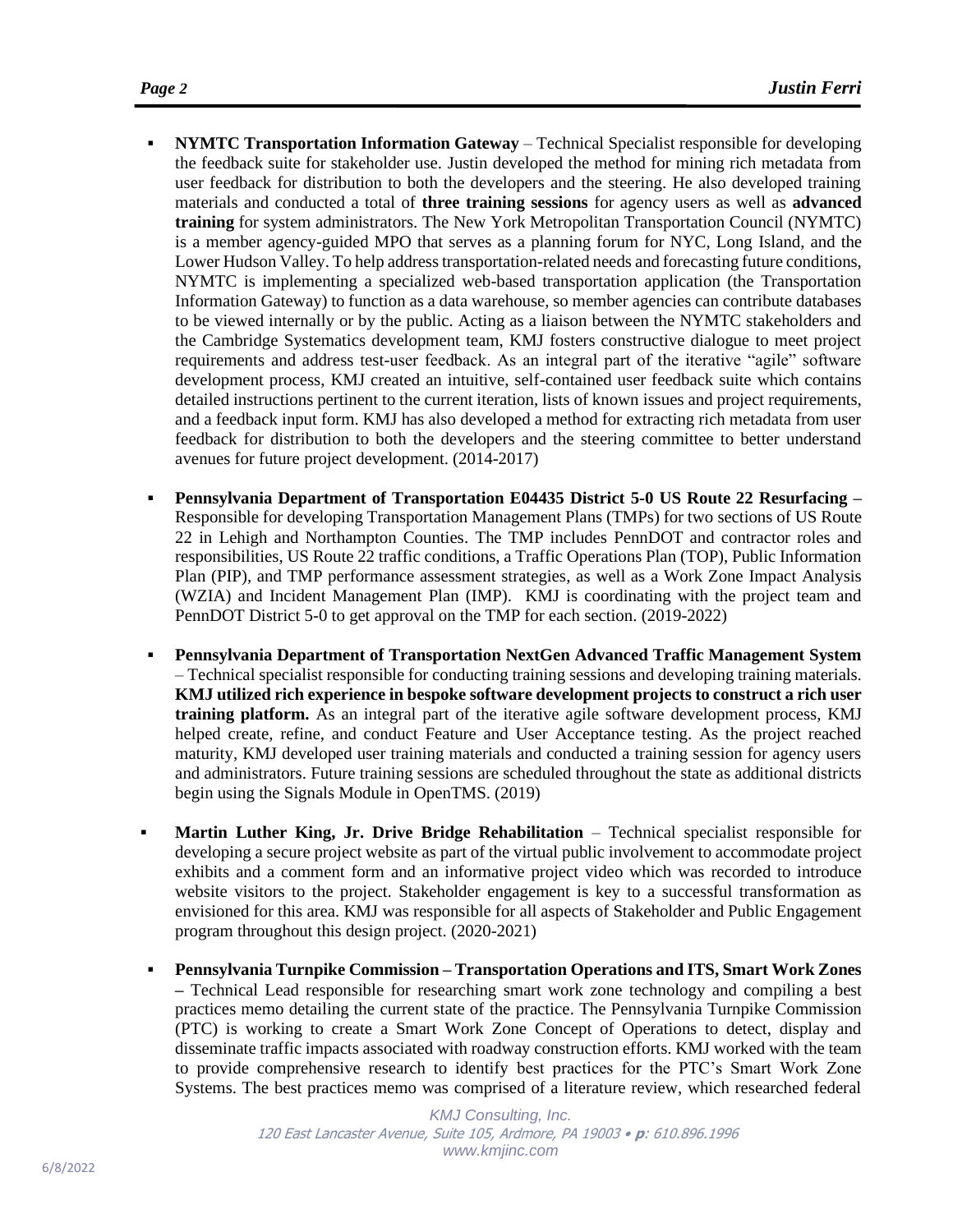and state agency published documents, academic primary research, and tech showcases, along with four state DOT interviews with nationally recognized smart work zone experts. This memo summarized types of devices deployed, overall deployment approaches, application types, communications protocols, traveler information techniques, connected vehicle applications, procurement mechanisms, project costs, and success measures. (2017)

- **Pennsylvania Turnpike Commission – Transportation Operations, Wrong Way Driving Study –** Technical Lead responsible for summarizing survey results, along with arranging and conducting interviews with turnpike employees. The Pennsylvania Turnpike Commission (PTC) is seeking a solution to combat wrong way driving practices. KMJ prepared and conducted a stakeholder survey, outreach and documentation. KMJ created an in-depth online survey for PTC Interchange managers, District Managers, Maintenance and TOC Staff. Based on this survey, KMJ conducted interviews with PTC employees who could identify problems and produce solutions to wrong way driving on the turnpike and surrounding roadways. These survey and interview results helped shape a mitigation plan to reduce common factors (poor pavement markings, poor signage, distracted driving, etc.) that caused drivers to travel the wrong way on the turnpike. (2017)
- **Pennsylvania Turnpike Commission – Transportation Operations and ITS Training –** Responsible for training PTC Traffic Operations Center Staff on Dynamic Message Signs (DMS) software. He was responsible for providing step-by-step visual and textual instruction on proper operation of DMS signs. The Pennsylvania Turnpike Commission (PTC) is continually working to create a more effective, efficient, and safe toll road. KMJ worked with AECOM, PTC, and Daktronics to **create a training program** for PTC Traffic Operations Center (TOC) Staff. That provided stepby-step visual and textual instructions on proper operation of DMS signs in Daktronics Vanguard software. KMJ conducted **two training sessions** on the PTC's new **Full Color DMS**. Training sessions included Duty Officers (DOs) that emphasized usage of the message library for consistency, accuracy, and simplicity. (2016-2017)
- **City of Philadelphia Island Avenue Improvement Project –** Responsible for coordinating stakeholder engagement efforts. The goal of this project is to prepare final design plans for improvements along Island Avenue from Elmwood Avenue to Suffolk Avenue. Stakeholder engagement was a key component of this project. KMJ coordinated among the consulting team and the Streets Department to ensure that the information being presented is consumable to the stakeholders. KMJ prepared for and conducted meetings with the City Project Team, Project Stakeholder Group, and various community groups. In addition, KMJ is designing 78 ADA Curb Ramps along the corridor. (2018-2022)
- **City of Philadelphia Cottman Avenue Streetscape Conceptual Design**  Responsible for coordinating KMJ's stakeholder engagement efforts on this project. The goal of this project is to develop, with input from the public, a conceptual plan and a conceptual construction estimate for Cottman Avenue improvements between Roosevelt Boulevard and Castor Avenue including streetscape. Stakeholder engagement is key to a successful transformation envisioned for this area. KMJ is responsible for providing Stakeholder and Public coordination throughout this project, specifically planning, organizing, and conducting the project steering committee meetings and the public open house. KMJ coordinated with and among the consulting team and City agencies including Streets Department, Commerce Department, Philadelphia Water Department, and the Philadelphia City Planning Commission. (2018-2022)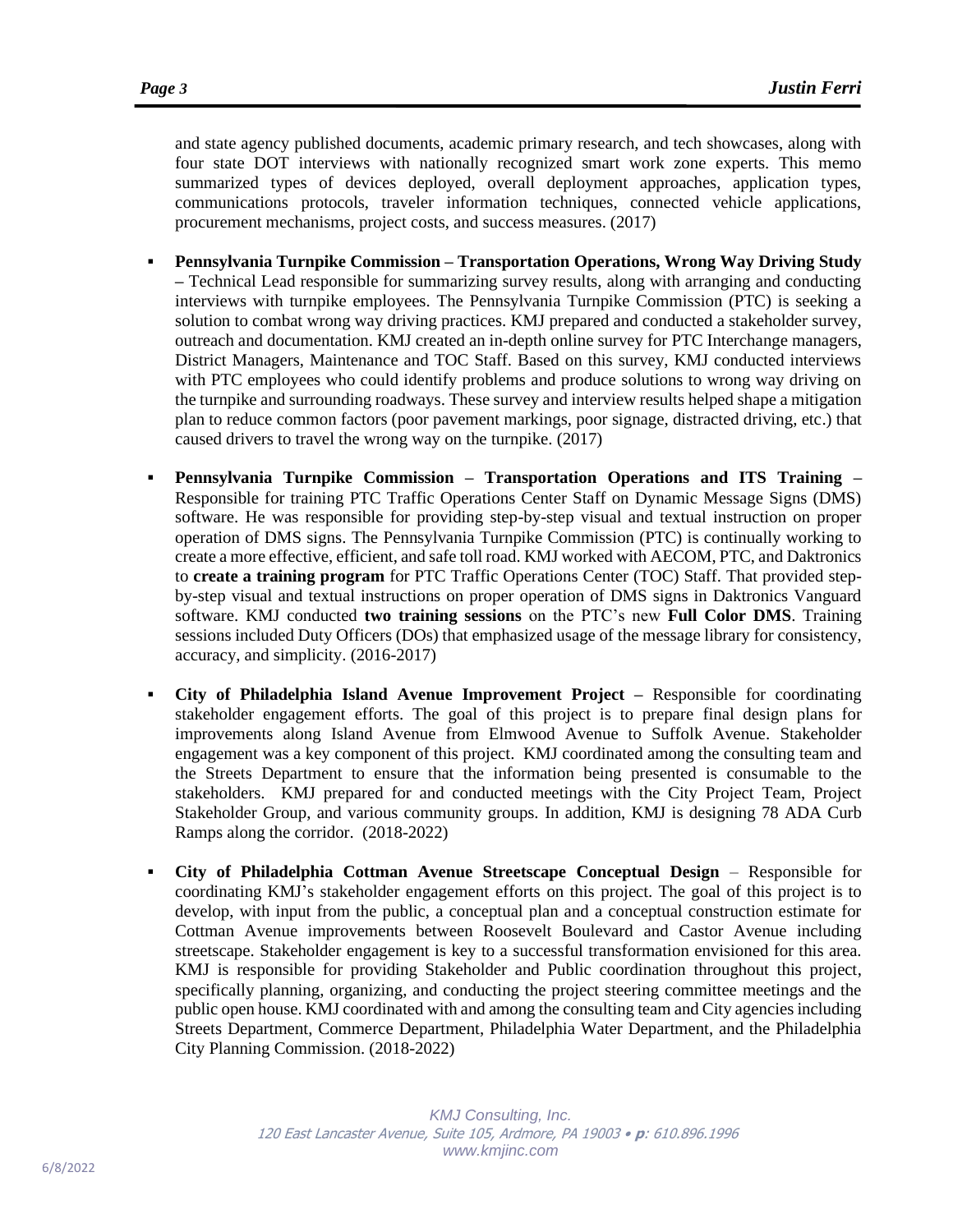- **City of Philadelphia American Street Improvement Project – Traffic Engineering, City of Philadelphia Department of Streets –** Designed and built a website for the American Street Improvement Project which included construction schedule and updates, frequently asked questions, project images and project background. In addition, he assisted in planning, organizing and facilitating all meetings including the Project Steering Committee Meetings, Lunchtime Business Meetings and Public Open Houses. KMJ also prepared the traffic control plans, the design of 24 ADA curb ramps and will provide consultation during the construction phase. The City of Philadelphia has received federal funding to make improvements along the two-mile North American Street corridor between Girard and Indiana Avenues. The aim of this project is to make American Street work better for its users and to provide improved streetscape amenities, including green stormwater infrastructure, while continuing to accommodate the transportation needs of this diverse corridor. (2016-2020)
- **Philadelphia International Airport On-Call Planning Services, Philadelphia PA-** Responsible for collecting and analyzing parking utilization data. The Philadelphia International Airport seeks to improve ground transportation options by providing a Transportation Network Companies (TNC) Parking facility. KMJ is responsible for the parking utilization analysis in the existing TNC Lot, and provided recommendations for a potential new valet/TNC Lot. KMJ also evaluated two traffic signals at the International Plaza Driveway and the Cell Phone Lot Driveway to determine congestion issues and potential improvements. This involved verifying existing conditions, calculating clearance timings and conflict factors, and measuring sight distance. KMJ conducted 14-hour manual turning movement traffic counts at both intersections and conducted capacity analysis using Synchro 9. (2017)
- **City of Philadelphia Roosevelt Boulevard Multimodal Corridor Program -Traffic Engineering, City of Philadelphia Department of Streets** - Responsible for developing the Synchro model. The City of Philadelphia Department of Streets has taken on the robust effort to transform the bustling yet problematic Roosevelt Boulevard to a modern multimodal transportation corridor. KMJ is responsible for preparing the Synchro Model for 40 complex intersections along the Roosevelt Boulevard Corridor, between Broad Street and Devereaux Street. KMJ also conducted field observations, verified roadways and traffic signal conditions and collected data to verify the Synchro Model. (2015-2019)
- **Pennsylvania Turnpike Commission - Procurement of Real Time Traffic Flow Data** Responsible for collecting and summarizing data as part of this validation effort. The Pennsylvania Turnpike Commission (PTC) is working to have real-time speed and travel time information for selected sections of the Turnpike System. The dissemination of such information is a key component in the efficient use of transportation facilities, which in turn can be used to inform travelers. As part of this project, the PTC sought an independent source to collect travel time information to ensure the accuracy and reliability of the real-time data collected by the vendor. KMJ along with Texas A&M Transportation Institute are jointly conducting a validation of the vendor's real-time traffic information on the Pennsylvania Turnpike. The report summarizes data collected across 29 miles of rural and urban sections of the Turnpike, and is compared to the vendor's traffic data to meet PTC accuracy requirements. KMJ mapped out locations for sections of the Turnpike and installed BlueTOAD™ devices to collect high quality, timely, reliable, and relevant traffic speed and travel time information. (2014-2016)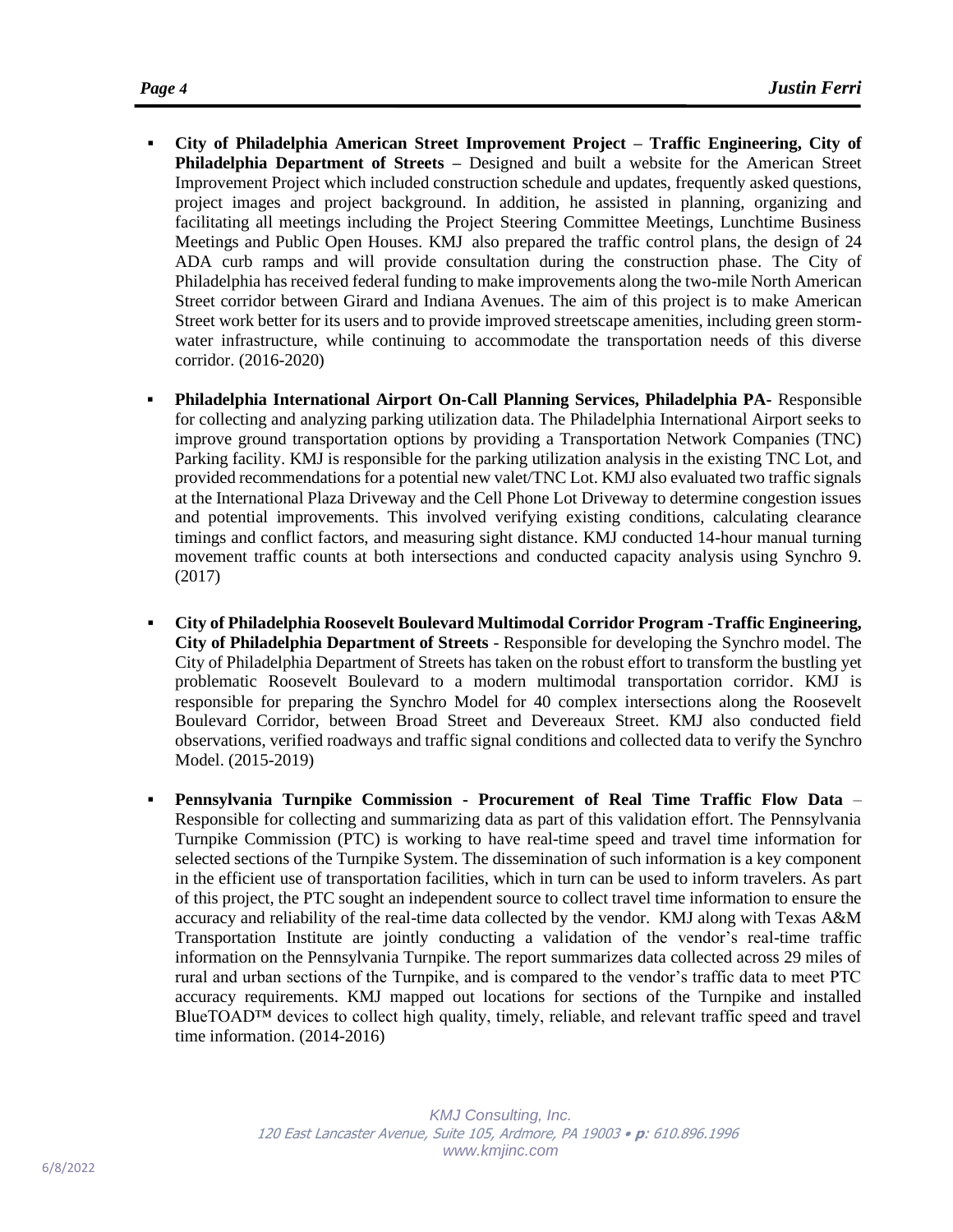- **City of Philadelphia Citywide Traffic Signal Retiming Initiative, City of Philadelphia Department of Streets** – Responsible for installation of BlueTOAD<sup>TM</sup> travel time data collection devices, analysis of BlueTOAD<sup>™</sup> data, development of spreadsheets and graphics related to data visualization. In addition, he was responsible for data collection, and data management of travel time and delay studies conducted to compare conditions before and after traffic signal retiming for several major corridors within the City of Philadelphia. The City of Philadelphia sought to improve mobility and the flow of traffic along 21 major corridors within the City. Signal retiming remains as one of the most cost-effective ways to improve traffic flow, increase capacity, and reduce congestion. (2011-2014)
- **New Jersey Department of Transportation Route 1 Left Turn Restrictions Travel Time Study-**Responsible for spotting, assessing, and evaluating key sites for BlueTOAD™ nodes and processing data from those nodes. The New Jersey Department of Transportation (NJDOT), in an effort to increase throughput and reduce delays on Route 1 (just north of I-95), introduced restrictions on left turns at select signalized intersections in West Windsor, Mercer County NJ. As a result, travelers were directed to use alternate routes. Travel time data was collected using BlueTOAD<sup>TM</sup> Bluetooth<sup>TM</sup> devices along a total of 28 routes during the course of the project to measure the impact of the leftturn restrictions. (2012)
- **Program Management and Logistics Support, The Eastern Transportation Coalition**  Technical lead that provides technical and logistics support for The Eastern Transportation Coalition staff and member agencies. This assignment involves technical expertise and leadership as well as the ability to clearly communicate complex concepts. KMJ provides technical and logistics support to the Coalition's programs, including TSMO, CAV and Freight. KMJ supports and organizes **Virtual meetings** as well as **hybrid-structured (in-person/webinar) meetings for 50 or more attendees;** conducts research; prepares technical reports and documents; and identifies technology transfer and knowledge enhancement. The technical support aspects of the project involve developing and organizing technical programs, meeting materials, and coordinating of on-going technical projects. **KMJ has supported the Coalition and its member agencies since 2003.**

KMJ has developed and conducted several in-person, on-location technical symposia bringing together panelists and participants from every part of the US. **KMJ takes a systematic technologyfocused approach and has developed a detailed event checklist to ensure success.** All attendees receive confirmation of their registration and follow up information related to the meeting. Lastly, KMJ conducts dry-runs with particpants, checks the technology platform and reviews all presentations prior to the event to ensure they are legible, understandable, and aesthetically pleasing within the specifications of the client. KMJ's direct personal touch enhances the member agencies' experience. (2004-2023)

**30th Street Station Precinct Joint Master Plan** – Responsible for the traffic data collection assessed as part of this study. A 30th Street Station District Joint Master Plan is being developed with AMTRAK, Drexel University, and Brandywine Realty Trust. This Master Plan will take into account development in and around the 30th Street Station area, including Drexel University's Innovation Neighborhood. KMJ is responsible for collecting and evaluating the current vehicular traffic conditions in the area surrounding 30th Street Station; as well as comparing the current conditions to several studies previously conducted in the area. KMJ is also responsible for evaluating future conditions with new development in the area and determining recommendations for future congestion reduction (2014-2016)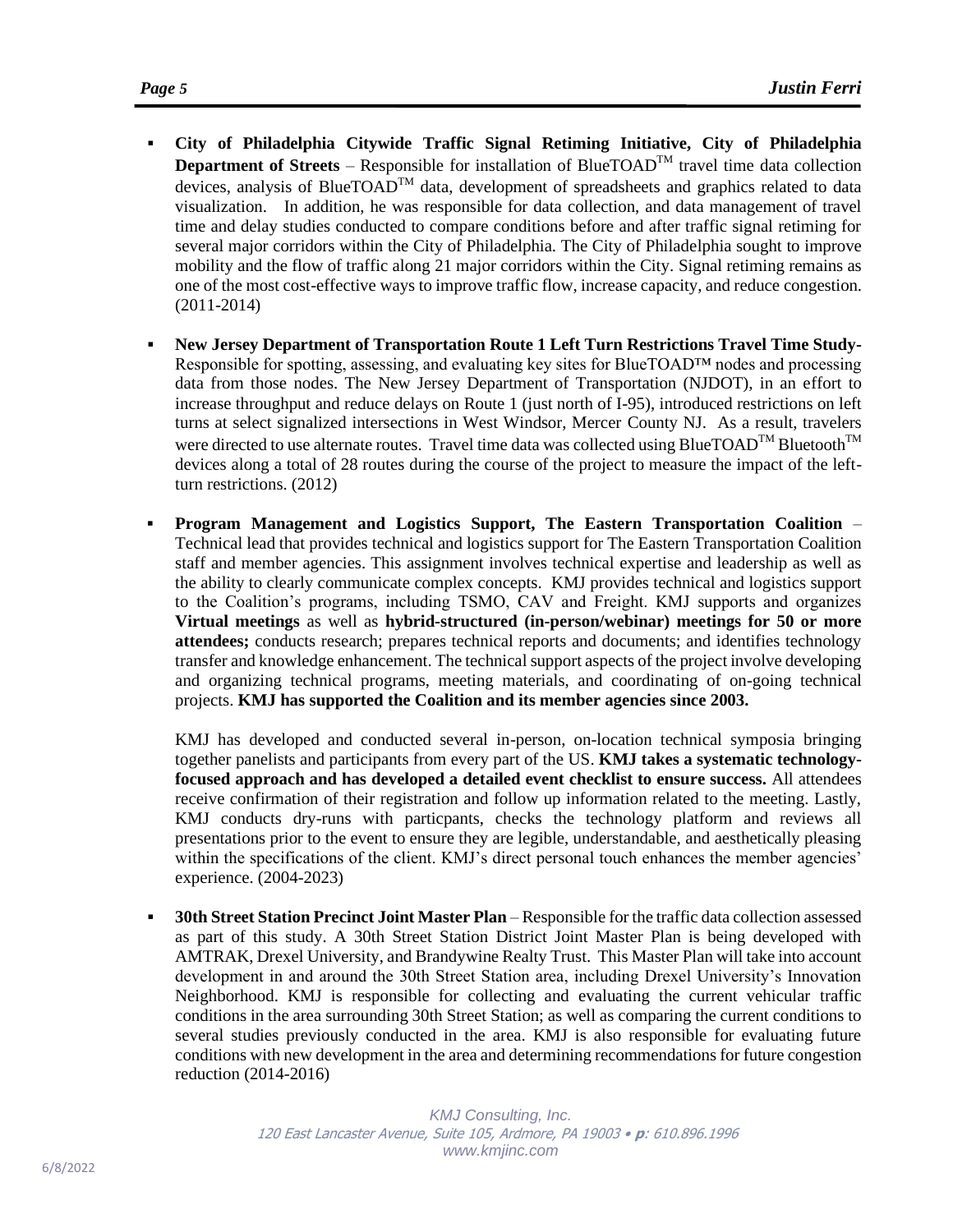- **City of Philadelphia Traffic Operations and ITS (TOITS), Lindbergh Boulevard and Hunting Park Avenue Traffic Signal Retiming, City of Philadelphia Department of Streets** – Responsible for travel time data collection and summarization. KMJ is responsible for traffic signal retiming along 14 intersections on Lindbergh Avenue and 15 intersections on Hunting Park Avenue. The City of Philadelphia seeks to improve mobility and the flow of traffic along major corridors within the City. Signal retiming remains as one of the most cost-effective ways to improve traffic flow, increase capacity, and reduce congestion. (2013-2014)
- **City of Philadelphia Traffic Operations and ITS (TOITS), Allegheny Avenue and Academy Road Traffic Signal Retiming, City of Philadelphia Department of Streets** – Responsible for travel time data collection and summarization. KMJ was responsible for developing updated traffic signal timings for 21 intersections on Allegheny Avenue and 23 intersections on Academy Road. The City's objective is to improve traffic flow while providing for appropriate pedestrian clearance, yellow, and all-red times. Retiming traffic signals is one of the most cost effective ways to improve traffic flow, increase capacity, and reduce congestion. (2013-2015)
- **City of Philadelphia Traffic Operations and ITS (TOITS), Bustleton Avenue South, City of Philadelphia Department of the Streets** – Responsible for travel time data collection and summarization. The City of Philadelphia Department of Streets seeks to identify, plan, design and construct improvements to make streets and intersections safer for all roadway users. This program is the design and implementation of traffic signal and operational safety improvements along several corridors in the City of Philadelphia through a federal TIGER 3 Grant. KMJ was responsible for preparing the safety a review report for the entire Bustleton Avenue South corridor along with preliminary and final design plans for 11 signalized intersections. (2012-2013)
- **City of Philadelphia On-Call ADA Design & Construction, City of Philadelphia Department of Streets –** Responsible for conducting field investigations, entering data, and creating summary sheets for the as-built reviews of 83 recently constructed curb ramps throughout the City of Philadelphia. Conducted field investigations to measure all controlling criteria needed to assess each ramp's compliance with PennDOT and Streets' Department ADA standards. This field work was performed using smart-levels and PennDOT's CS-4401 form and developing photo logs. A Quality Control (QC) checklist was also completed noting general conditions, pedestrian access route, ponding, triangular landing area, detectable warning surface, cheek wall, step & handrail, and on- street parking. Summary sheets for each ramp work order were created indicating the compliance status of each ramp (Acceptable or Ramps in Need of Repair/Reconstruction). Where ramps were deemed in need of repair/reconstruction, deficiencies found from the field investigations were noted. Identified deficiencies can then be corrected by the contractor to ensure the curb ramps are ADA compliant. (2013-2014)
- **City of Philadelphia Signal Integration Project, City of Philadelphia Department of Streets** Responsible for the creation of intersection graphics for the KITS software, which is the advanced transportation management software used by the City of Philadelphia, Streets Department. These graphics incorporated the existing lane configurations and signal phasing. He is responsible for field investigation and verification of existing conditions. KMJ developed and deployed a consistent, repeatable and fail-safe process to produce intersection graphics and representative phasing movements for each intersection. This consistent process-driven approach will save the City money and provide a top-quality product. (2012-2013)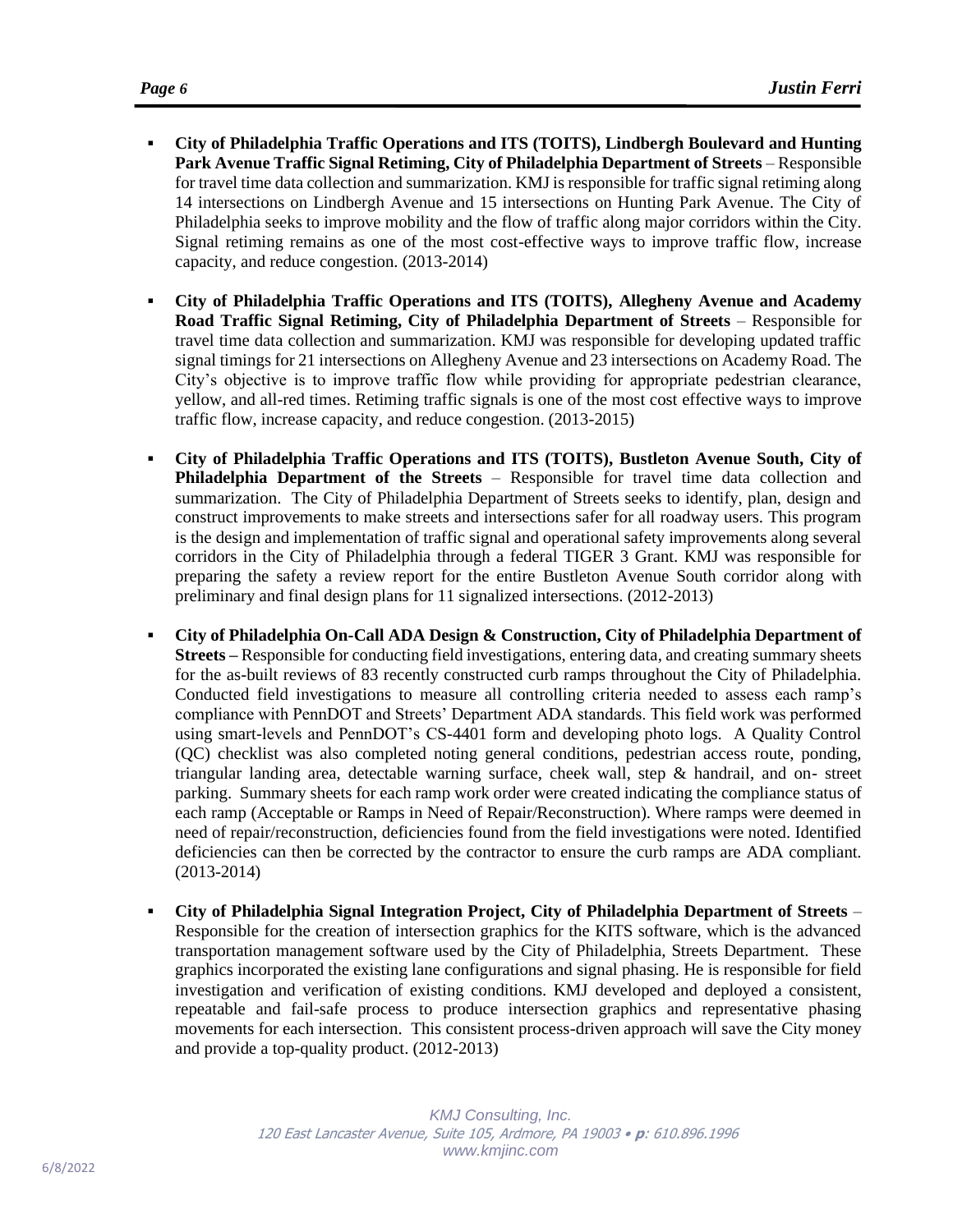- **Delaware Department of Transportation Traffic Impact Study Services (Agreements 1528, 1654-1655, 1773-1774, & 1945F) –** Responsible for performing reviews of completed traffic impact studies throughout the state of Delaware. This work includes data collection, field verification of intersections, development/review of current and projected traffic volumes, and analysis/review of existing and future traffic conditions both with and without the proposed site to identify potential impacts as a result of the development. In-depth investigations of the Synchro and/or HCS analyses will also be completed by KMJ staff to ensure proper modeling of the traffic operations. A list of recommendations is developed for the Final TIS review letter. (2013-2022)
- **Philadelphia Navy Yard Bus Study, Philadelphia Industrial Development Corporation (PIDC), Philadelphia, PA** – Responsible for travel time data collection to evaluate the bus service needs at the Navy Yard. The analysis of the effectiveness and efficiency of bus services always begins with an effort to collect timely, fresh data. The goal of the data collection task was to compile key service indicators to help frame a discussion of how well the existing transit routes are servicing their various clients and how efficiently the routes are being operated. KMJ conducted an initial review of potential service routes. KMJ also conducted travel time analysis including data collection in support of the new route development tasks. (2012)
- **Pennsylvania Department of Transportation District 6-0 E01381/E03106/E03695 RTMC Support Services–** Responsible for traffic signal operations training and the PDA Suite performance measures tools training. As part of a multi-disciplinary team, KMJ's Traffic Management Center (TMC) Technicians staff the District 6 Regional TMC. The TMC technicians monitor and operate the District 6 ITS Components, such as CCTV, DMS, incident management, ramp metering, and travel times to effectively and efficiently manage the roadway network. KMJ provides ongoing training to the TMC technicians as part of this contract. The technicians have been instructed by KMJ on basic traffic signal operations including components and, timing, and software to enrich their understanding of traffic flow and allow them to better perform their tasks at the TMC. In conjunction, KMJ provided training on seven different types of traffic signal software used to communicate with hundreds of traffic signals throughout District 6. The technicians currently use the software in coordination with the District Traffic Signal Supervisors to monitor communication and check timings and phasing on District 6 traffic signals. KMJ also provides training to the TMC technicians on the PDA Suite performance measures tools. Technicians are provided with a detailed explanation on each of the tools and then guided through hands-on instruction as to how the tools can expand their use of the systems within the TMC for PennDOT's benefit. KMJ has developed a template for a monthly TMC performance measures report including incidents, communication, and DMS messages. (2008-2018)
- **Pennsylvania Department of Transportation E01254/E02599 District 6-0 Traffic Signal / Safety Support** – Responsible for data collection, management and analysis for before and after studies using PC Travel and associated hardware during traffic signal retiming. (2012-2019)
- **Pennsylvania Department of Transportation District 2-0 E01107/E02521/E03731 Highway Occupancy Permit (HOP) Application Reviews –** Responsible for the field views associated with review of traffic impact studies, level of service and capacity analyses, trip forecasting (generation, distribution, modal split, and assignment), signal timing, phasing, and coordination. (2011-2021)
- **EXIVER 4.1 IMPROVEMENTER INITIATIVE, Camden County, NJ Responsible for conducting the data** collection in the development of the new traffic signal timings along River Avenue. The Coopers Ferry Development Association initiated a signal retiming study for River Avenue in Camden, New